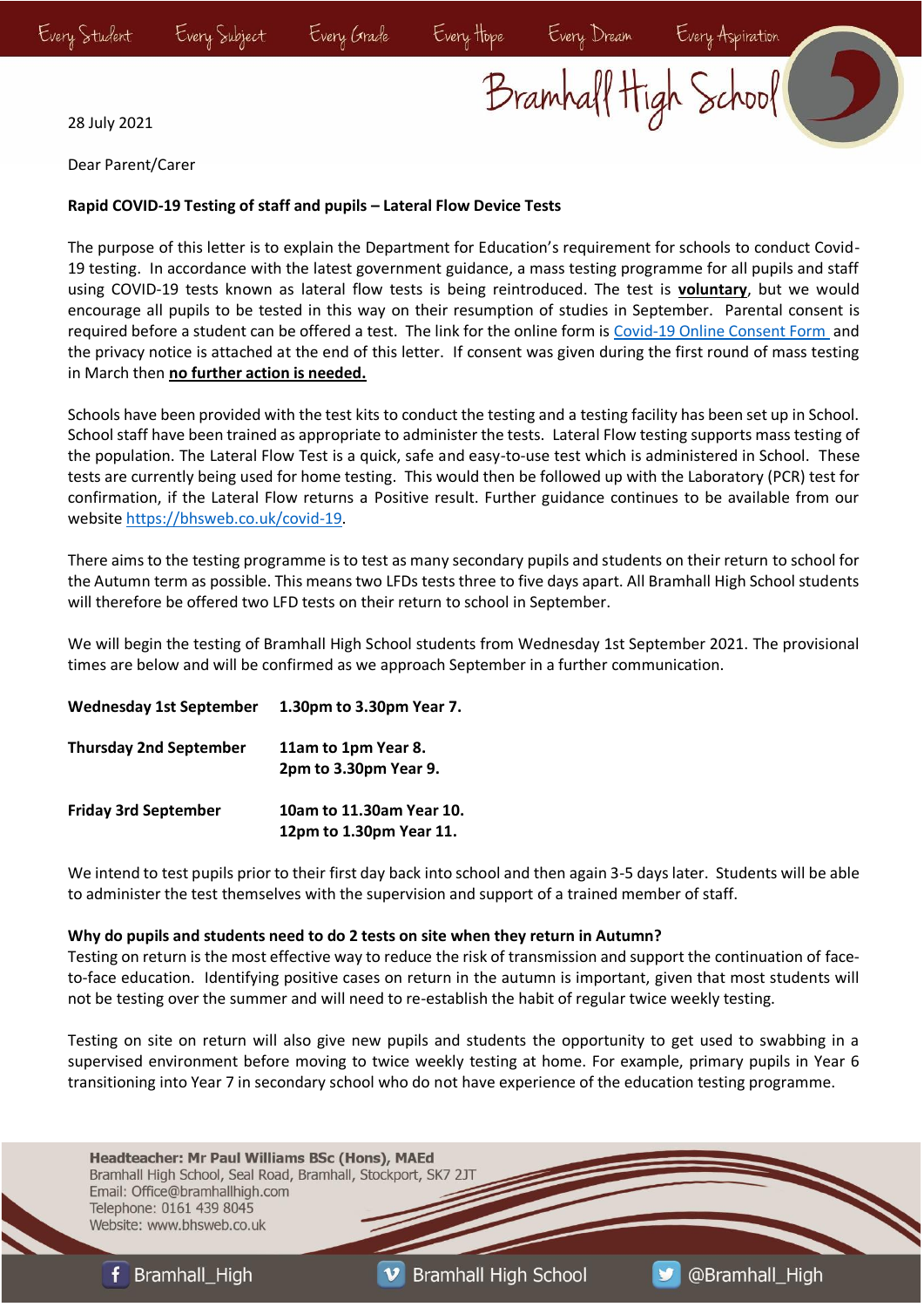## Bramhall High School

## **Is testing compulsory?**

Testing is voluntary; however, we would strongly encourage everyone to join in the asymptomatic testing programme to help break transmission links by identifying those that may be carrying the virus unknowingly.

## **Positive Cases**

Students with a positive LFD test result should self-isolate in line with the stay-at-home guidance. They will also need to take a confirmatory PCR test to check if they have COVID19. Whilst awaiting the PCR result, the individual should continue to self-isolate. If the PCR test is taken within 2 days of the positive lateral flow test, and is negative, it overrides the LFD test and the student can return to school, as long as the individual doesn't have COVID-19 symptoms.

### **Close Contacts**

From September, close contacts will be identified via NHS Test and Trace rather than the school. Contacts will only be traced where the positive case specifically identifies the individual as being a close contact. Children will no longer be required to self-isolate, if they are contacted as a close contact of a positive COVID-19 case. Instead, they will be advised to take a PCR test.

### **Home Testing**

Following the two initial tests on site, students will collect their test at home kits and start testing at home, twice weekly.

Please email any question regarding the testing process to [medical@bramhallhigh.stockport.sch.uk.](mailto:medical@bramhallhigh.stockport.sch.uk) Please note that this email address will not be checked until Monday 23<sup>rd</sup> August.

Kind regards

*P Williams*

**Paul Williams Headteacher**

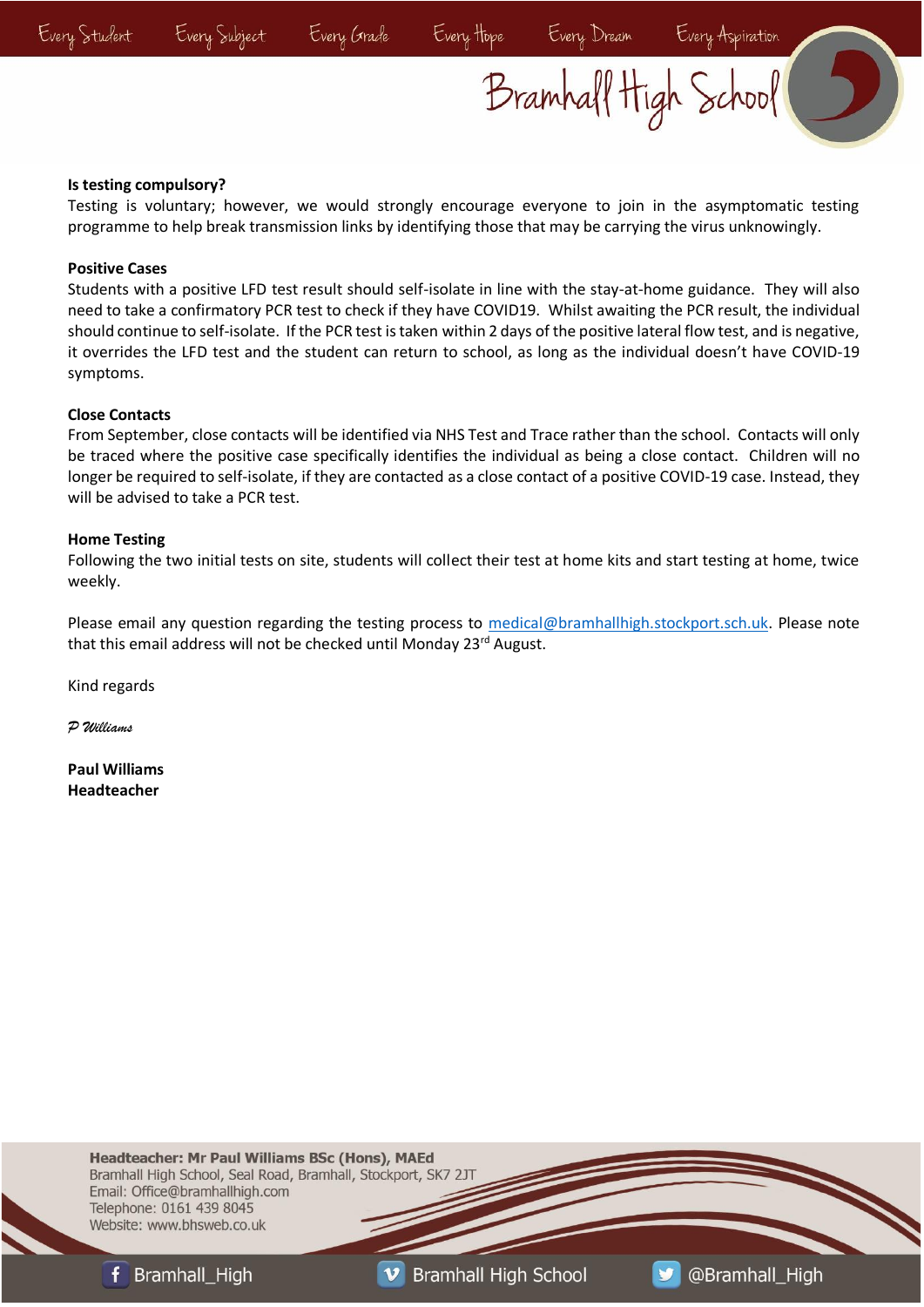# Bramhall High School

## **Bramhall High School – COVID-19 Testing Privacy Statement – Staff/Students Ownership of the Personal Data**

To enable the Covid-19 testing to be completed at Bramhall High School, we need to process personal data for staff taking part, including sharing of personal data where we have a legal obligation. Bramhall High School is the Data Controller for the data required for processing the tests and undertaking any actions which are needed by the school to ensure we meet our public health and safeguarding legal obligations.

Personal data relating to tests for pupils/students is processed under article 6 (1) (e) of the UK GDPR (public task). This is based on the School's proprietor's official authority for the conduct of the school. Section 175 of the Education Act 2002 and paragraph 3 of Schedule 1 to the Education Act 2002 for maintained schools is also relevant.

If you decline a test, we record your decision under the legitimate interest of school in order to have a record of your decisions and to reduce unnecessary contact with you regarding testing. The processing of special category personal data is processed under the provisions Section 9.2(i) of GDPR, where it is in the public interest on Public Health Grounds. This data is processed under the obligations set out in Public Health legislation (Regulations 3(1) and (4) of the Health Service (Control of Patient Information) Regulations 2002 (COPI)) which allows the sharing of data for COVID related purposes and where it is carried out by a health care professional or someone who owes an equivalent duty of confidentiality to that data.

Data Controllership is then passed to the Department for Health and Social Care (DHSC) for all data that we transfer about you and your test results to them. For more information about what they do with your data please see the Test and Trace Privacy Notice. The establishment remains the Data Controller for the data we retain about you.

## **Personal Data involved in the process.**

We use the following information to help us manage and process the tests:

- Name
- Date of birth (and year group)
- **Gender**
- **Ethnicity**
- Home postcode
- Email address
- Mobile number
- Unique barcode assigned to each individual test and which will become the primary
- reference number for the tests
- Test result
- Parent/guardians contact details (if required)

We will only use information that is collected directly from you specifically for the purpose of the tests, even if you have previously provided us with this information.

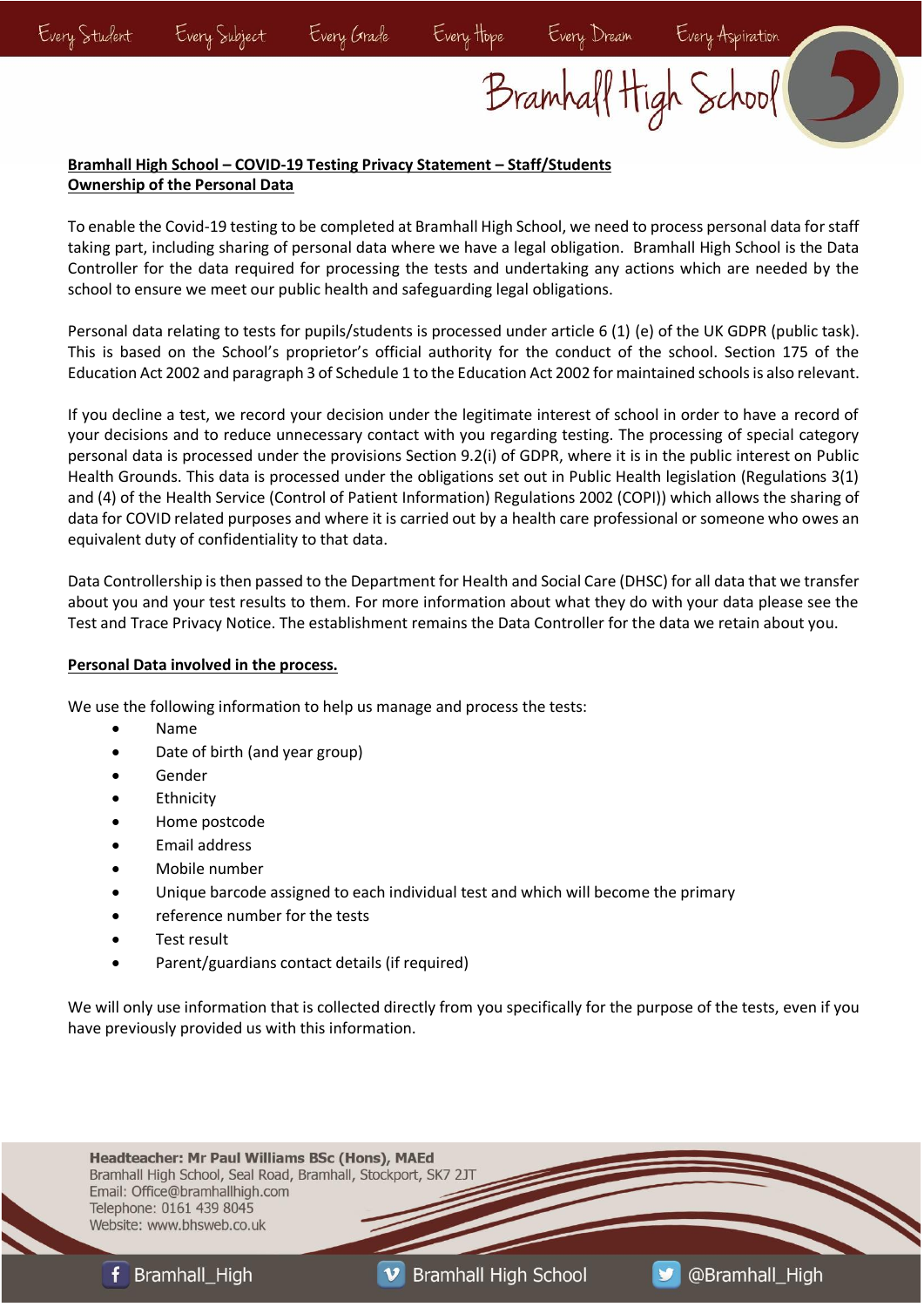Bramhall High School

#### **How we store your personal information.**

The information will only be stored securely on local spreadsheets in school/college whilst it is needed. It will also be entered directly onto DHSC digital services for the NHS Test and Trace purposes. Schools/colleges will not have access to the information on the digital service once it has been entered.

#### **Processing of Personal Data Relating to Positive test results.**

The student or parent (depending on contact details provided) will be informed of the result by the school/college and advised how to book a confirmatory test. We will use this information to enact their own COVID isolation processes without telling anyone who it is that has received the positive test.

The information will be transferred to DHSC, who will share this with the NHS, GPs. PHE and the Local Government will use this information for wider test and trace activities as well as statistical and research purposes. This information is processed and shared under obligations set out in Public Health legislation under Regulations 3(1) and (4) of the Health Service (Control of Patient Information) Regulations 2002 (COPI) which allows the sharing of data for COVID related purposes. This information will be kept by the school/college for up to 14 days and by the NHS for 8 years.

### **Processing of Personal Data Relating to Negative test results**

We will record a negative result and the information transferred to DHSC, NHS. PHE and the Local Government who will use the information for statistical and research purposes. This information is processed and shared under obligations set out in Public Health legislation under Regulations 3(1) and (4) of the Health Service (Control of Patient Information) Regulations 2002 (COPI) which allows the sharing of data for COVID related purposes. This information will be kept by the school/college for up to 14 days and by the NHS for 8 years.

### **Processing of Personal Data relating to declining a test**

We will record that you have declined to participate in a test and this information will not be shared with anyone.

## **Data Sharing Partners**

The personal data associated with test results will be shared with

- DHSC, NHS, PHE to ensure that they can undertake the necessary Test and Trace activities and to conduct research and compile statistic about Coronavirus.
- Your GP to maintain your medical records and to offer support and guidance as necessary.
- Local Government to undertake local public health duties and to record and analyse local spreads.

## **Your Rights**

Under data protection law, you have rights including:

Your right of access - You have the right to ask us for copies of your personal information.

Your right to rectification - You have the right to ask us to rectify personal information you think is inaccurate. You also have the right to ask us to complete information you think is incomplete.

Your right to erasure - You have the right to ask us to erase your personal information in certain circumstances.

Your right to restriction of processing - You have the right to ask us to restrict the processing of your personal information in certain circumstances.

Your right to object to processing - You have the right to object to the processing of your personal information in certain circumstances.

Your right to data portability - You have the right to ask that we transfer the personal information you gave us to another organisation, or to you, in certain circumstances.

You are not required to pay any charge for exercising your rights. If you make a request, we have one month to respond to you. Please contact [rbaker@bramhallhigh.stockport.sch.uk](mailto:rbaker@bramhallhigh.stockport.sch.uk) if you wish to make a request.

Headteacher: Mr Paul Williams BSc (Hons), MAEd Bramhall High School, Seal Road, Bramhall, Stockport, SK7 2JT Email: Office@bramhallhigh.com Telephone: 0161 439 8045 Website: www.bhsweb.co.uk

**Bramhall High School**